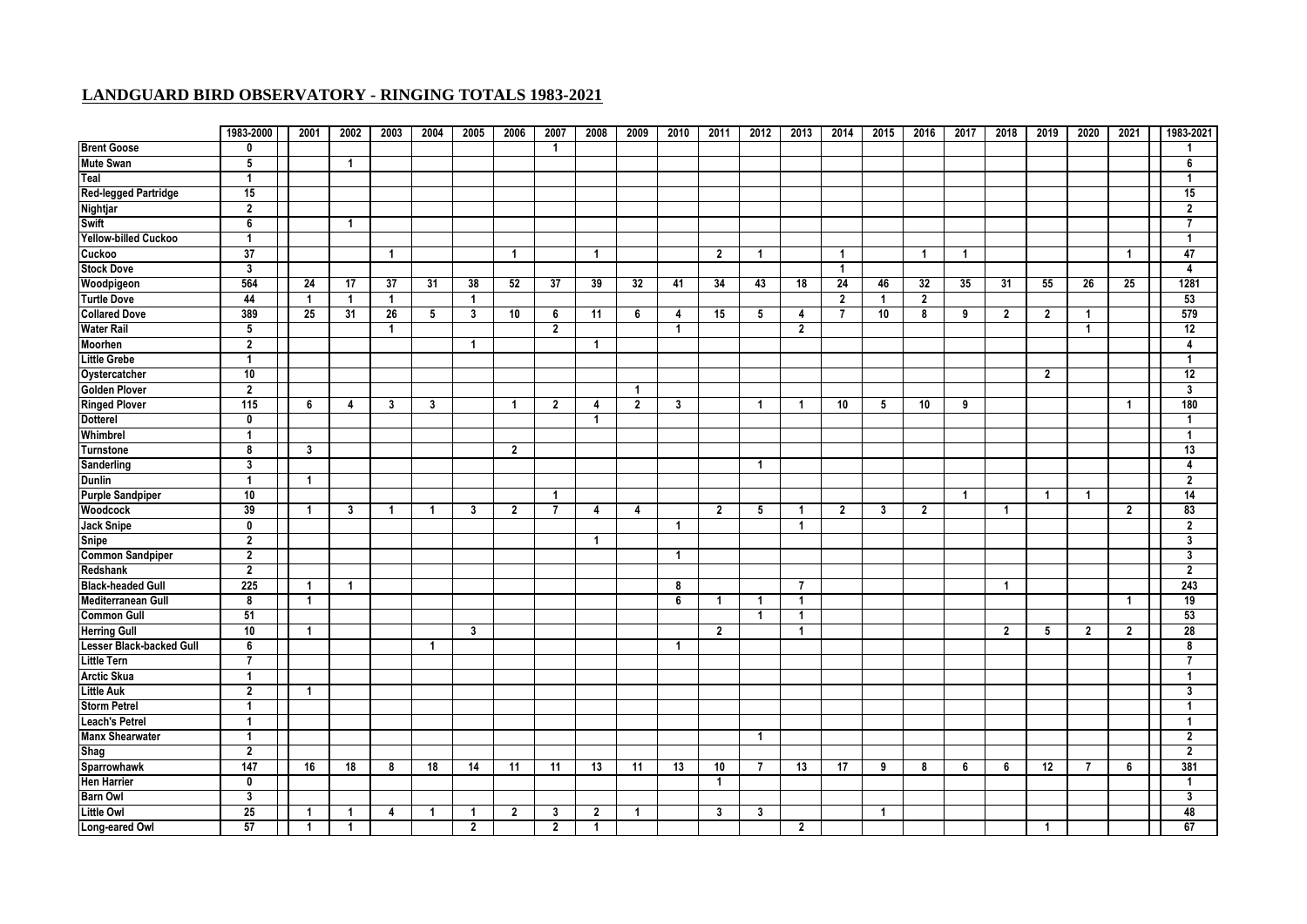|                                  | 1983-2000       | 2001           | 2002                 | 2003            | 2004             | 2005           | 2006             | 2007           | 2008           | 2009           | 2010           | 2011           | 2012            | 2013            | 2014                    | 2015           | 2016                    | 2017            | 2018           | 2019                    | 2020            | 2021 | 1983-2021               |
|----------------------------------|-----------------|----------------|----------------------|-----------------|------------------|----------------|------------------|----------------|----------------|----------------|----------------|----------------|-----------------|-----------------|-------------------------|----------------|-------------------------|-----------------|----------------|-------------------------|-----------------|------|-------------------------|
| <b>Tawny Owl</b>                 | -1              |                |                      |                 |                  |                |                  |                |                |                |                |                |                 |                 |                         |                |                         |                 |                |                         |                 |      |                         |
| Kingfisher                       | 9               | $\overline{1}$ | $\overline{2}$       |                 | $\overline{1}$   | $\mathbf{1}$   |                  |                |                |                | $\mathbf{1}$   |                |                 |                 | $\overline{1}$          | $\overline{1}$ | $\overline{2}$          |                 |                |                         |                 |      | 19                      |
| Wryneck                          | $\overline{20}$ |                |                      |                 |                  |                |                  |                |                |                | $\mathbf{1}$   | $\mathbf{1}$   | $\mathbf{1}$    | $\overline{2}$  | $\mathbf{2}$            |                |                         |                 | $\overline{1}$ |                         |                 | -1   | 29                      |
| <b>Lesser Spotted Woodpecker</b> | 3               |                |                      |                 |                  |                |                  |                |                |                |                |                |                 |                 |                         |                |                         |                 |                |                         |                 |      | 3                       |
| <b>Great Spotted Woodpecker</b>  | 31              | $\mathbf{3}$   | 8                    | $\overline{7}$  | 8                | 13             | 8                | 4              | $\overline{7}$ | 6              | 6              | 3              | 9               | $\overline{2}$  | 5                       | 6              |                         | 9               | $\overline{4}$ | 5                       | 9               | 6    | 159                     |
| <b>Green Woodpecker</b>          | 38              | $\overline{2}$ | 3                    | 5               | 5                | 4              | $\overline{7}$   | 13             | $\overline{2}$ | 8              | $\overline{7}$ | 3              | $\overline{1}$  | $\overline{2}$  | 3                       | $\overline{2}$ | 6                       |                 | $\overline{2}$ | 6                       | 3               | -1   | 123                     |
| Kestrel                          | 24              |                |                      |                 |                  | $\overline{1}$ |                  | 1              |                | $\overline{1}$ |                | $\overline{1}$ | $\overline{1}$  |                 | $\overline{\mathbf{2}}$ | 3              | $\overline{\mathbf{1}}$ | -1              | $\overline{2}$ | $\blacktriangleleft$    |                 | 1    | 41                      |
| <b>Merlin</b>                    | $\overline{1}$  |                |                      |                 |                  | $\overline{1}$ |                  |                |                |                |                |                |                 |                 |                         |                |                         |                 |                |                         |                 |      | $\overline{2}$          |
| Hobby                            | $\overline{2}$  |                |                      |                 |                  |                |                  |                |                |                | $\mathbf{1}$   |                |                 |                 |                         |                |                         |                 |                |                         |                 |      | 3                       |
| <b>Red-backed Shrike</b>         | 12              | $\overline{1}$ | 1                    |                 |                  |                |                  |                |                |                |                |                |                 |                 |                         |                |                         |                 |                |                         |                 |      | 14                      |
| Great Grey Shrike ***            | 4               |                |                      |                 |                  |                |                  |                |                |                |                |                |                 |                 |                         |                | 1                       | 1               |                |                         |                 |      | 6                       |
| <b>Woodchat Shrike</b>           | $\mathbf{1}$    |                |                      |                 |                  |                |                  |                |                |                |                |                |                 |                 |                         |                |                         |                 |                |                         |                 |      | -1                      |
| <b>Golden Oriole</b>             | $\overline{1}$  |                |                      |                 |                  |                |                  |                |                |                |                |                |                 |                 |                         |                |                         |                 |                |                         |                 |      | $\overline{1}$          |
| Jay                              | 11              |                |                      |                 | $\overline{1}$   | $\overline{2}$ |                  |                |                | $\overline{2}$ | $\mathbf 1$    |                | 8               | 3               | 6                       | $\overline{2}$ |                         |                 | $\overline{1}$ | $\overline{\mathbf{1}}$ | $\overline{2}$  | 5    | 45                      |
| <b>Magpie</b>                    | 16              | $\overline{4}$ | 5                    | 8               | 5                | 4              |                  |                | -1             | $\overline{1}$ |                | 8              | $\overline{2}$  | $\mathbf{3}$    | 8                       | $\overline{5}$ | $\overline{2}$          | 6               | $\overline{2}$ | 3                       | $5\phantom{.0}$ | 3    | 91                      |
| Jackdaw                          | $\overline{2}$  |                |                      |                 |                  |                |                  |                |                |                |                |                |                 |                 |                         |                |                         |                 |                |                         |                 |      | $\overline{2}$          |
| <b>Carrion Crow</b>              | $\mathbf{1}$    |                |                      |                 |                  |                |                  |                |                |                |                |                |                 |                 | $\overline{1}$          |                |                         |                 |                | 1                       | $\overline{2}$  | -1   | 6                       |
| Waxwing                          | $\mathbf{1}$    |                |                      |                 |                  |                |                  |                |                |                |                |                | $\overline{1}$  |                 |                         | -1             |                         |                 |                |                         |                 |      | 3                       |
| <b>Coal Tit</b>                  | 34              |                |                      | 3               | $\boldsymbol{A}$ | -1             | $\overline{4}$   |                | $\overline{3}$ | 4              | 1              | 5              | 3               | -1              | $\overline{2}$          | 5              | $\overline{2}$          | 4               | -8             | 13                      | 6               | 3    | 106                     |
| <b>Marsh Tit</b>                 | $\overline{1}$  |                |                      |                 |                  | $\overline{1}$ |                  |                |                | $\overline{1}$ |                |                |                 |                 |                         |                |                         |                 |                |                         |                 | -1   | $\overline{4}$          |
| <b>Willow Tit</b>                | 3               |                |                      |                 |                  |                |                  |                |                |                |                |                |                 |                 |                         |                |                         |                 |                |                         |                 |      | $\overline{\mathbf{3}}$ |
| <b>Blue Tit</b>                  | 1532            | 25             | 58                   | 49              | 90               | 103            | 72               | 44             | 26             | 52             | 97             | 64             | 46              | 25              | 62                      | 115            | 31                      | 89              | 73             | 190                     | 125             | 30   | 2998                    |
| <b>Great Tit</b>                 | 1236            | 61             | 50                   | 104             | $\overline{74}$  | 121            | $\overline{262}$ | 79             | 70             | 61             | 107            | 135            | $\overline{77}$ | $\overline{79}$ | 113                     | 90             | 52                      | $\overline{78}$ | 118            | 125                     | $\overline{76}$ | 36   | 3204                    |
| <b>Skylark</b>                   | 40              |                |                      |                 |                  |                |                  |                |                |                |                |                |                 |                 | $\overline{1}$          |                |                         |                 |                |                         |                 |      | 41                      |
| <b>Sand Martin</b>               | 13              |                |                      |                 |                  |                |                  |                |                |                |                |                |                 | $\mathbf{1}$    |                         |                |                         |                 |                |                         |                 |      | 15                      |
| <b>Swallow</b>                   | 2448            | $\overline{2}$ | $\overline{17}$      | 5               | 7                | $\overline{2}$ | 3                | 6              | $\overline{4}$ | $\overline{4}$ | 5              | 5              | $\overline{11}$ | $\overline{19}$ | 4                       | 21             | 5                       | 3               | $\overline{2}$ | -1                      |                 | -1   | 2575                    |
| <b>House Martin</b>              | 1590            | $\overline{2}$ |                      |                 | $\overline{1}$   |                |                  |                |                | 5              | 84             |                | -1              | 17              |                         |                |                         | $\mathbf{1}$    |                |                         |                 |      | 1701                    |
| <b>Cetti's Warbler</b>           | 3               |                |                      |                 |                  |                |                  |                |                |                | $\mathbf{1}$   |                |                 | $\overline{1}$  |                         |                |                         | $\mathbf{2}$    | $\overline{1}$ |                         | 3               | 3    | 14                      |
| <b>Long-tailed Tit</b>           | 353             | 30             | 21                   | 14              | 45               | 14             | 9                | 45             | 116            | 53             | 154            | 47             | 26              | 19              | 42                      | 50             | 55                      | 59              | 76             | $\overline{273}$        | 94              | 3    | 1598                    |
| <b>Wood Warbler</b>              | 63              | $\overline{1}$ | $\blacktriangleleft$ | 3               | $\overline{1}$   |                | -1               | $\overline{2}$ | -1             |                | $\mathbf{1}$   |                | $\overline{2}$  | 3               |                         | 3              |                         |                 |                | 3                       | 4               |      | 89                      |
| <b>Western.Bonelli's Warbler</b> | $\overline{2}$  |                |                      |                 |                  |                |                  |                |                |                |                |                |                 |                 |                         |                |                         |                 |                |                         |                 |      | $\overline{2}$          |
| <b>Yellow-browed Warbler</b>     | 12              | $\overline{1}$ | -1                   | -1              | $\overline{2}$   |                | $\mathbf 1$      | $\overline{2}$ | 3              |                |                | 3              |                 | $\overline{2}$  |                         | 4              | $\overline{2}$          | 1               | 4              | 3                       | $\overline{2}$  |      | 44                      |
| Pallas's Warbler                 | 18              |                |                      |                 | 4                |                |                  | $\overline{1}$ | $\overline{1}$ |                |                |                |                 |                 |                         | $\mathbf{1}$   | $\overline{2}$          |                 | $\overline{1}$ |                         | 3               |      | 31                      |
| <b>Radde's Warbler</b>           | $\overline{2}$  |                |                      |                 |                  |                | $\overline{1}$   |                |                |                |                |                |                 |                 |                         |                |                         |                 |                |                         | $\mathbf{1}$    |      | 4                       |
| <b>Dusky Warbler</b>             | $\mathbf{1}$    |                |                      |                 | $\overline{1}$   |                |                  |                |                |                |                |                |                 |                 |                         |                |                         |                 |                |                         |                 |      | $\overline{2}$          |
| <b>Willow Warbler</b>            | 6616            | 138            | 269                  | 203             | 191              | 189            | 239              | 193            | 221            | 212            | 191            | 163            | 285             | 217             | 207                     | 216            | 181                     | 269             | 163            | 229                     | 163             | 128  | 10883                   |
| <b>Chiffchaff</b>                | 2656            | 117            | 101                  | $\overline{82}$ | 267              | 137            | 124              | 148            | 210            | 175            | 168            | 275            | 245             | 185             | 253                     | 277            | 338                     | 362             | 184            | 286                     | 226             | 177  | 6993                    |
| Iberian Chiffchaff               |                 |                |                      |                 |                  |                |                  |                |                |                |                |                |                 |                 |                         |                |                         | $\mathbf{1}$    |                |                         |                 |      | -1                      |
| <b>Greenish Warbler</b>          | $\overline{2}$  |                |                      |                 |                  |                |                  |                |                | $\overline{1}$ |                |                | $\overline{1}$  |                 |                         |                |                         |                 |                |                         |                 |      | 4                       |
| <b>Arctic Warbler</b>            | $\mathbf 0$     |                |                      |                 |                  |                |                  |                |                | $\overline{1}$ |                |                |                 |                 |                         |                | 1                       |                 |                |                         |                 |      | $\overline{2}$          |
| <b>Sedge Warbler</b>             | 492             | 4              | -7                   | 10              | 4                | 8              | 6                | 4              | 9              | 5              | $\mathbf{2}$   | 3              | 14              | 5               | 3                       | 6              | $\overline{9}$          | 6               | 9              | $\overline{7}$          | $\overline{7}$  | 5    | 625                     |
| Paddyfield Warbler               | $\mathbf{1}$    |                |                      |                 |                  |                |                  |                |                |                |                |                |                 |                 |                         |                |                         |                 |                |                         |                 |      | $\mathbf{1}$            |
| <b>Blyth's Reed Warbler</b>      | $\mathbf{0}$    |                |                      |                 |                  |                |                  |                |                |                |                |                |                 |                 |                         |                | $\overline{1}$          |                 |                |                         |                 |      | $\overline{\mathbf{1}}$ |
| <b>Reed Warbler</b>              | 848             | 18             | 19                   | 9               | 17               | 13             | $\overline{23}$  | 16             | 12             | 8              | 8              | 16             | 30              | 15              | 13                      | 20             | 13                      | 19              | 26             | 17                      | $\overline{12}$ | 15   | 1187                    |
| <b>Marsh Warbler</b>             | 6               |                |                      |                 | -1               | $\overline{1}$ |                  |                | $\mathbf{2}$   | $\overline{1}$ |                |                | $\overline{2}$  | $\mathbf{1}$    |                         | $\overline{1}$ |                         |                 |                |                         |                 |      | 15                      |
| <b>Booted Warbler</b>            | $\mathbf{0}$    |                |                      |                 |                  |                |                  |                |                |                |                | $\mathbf{1}$   |                 |                 |                         |                |                         |                 |                |                         |                 |      | -1                      |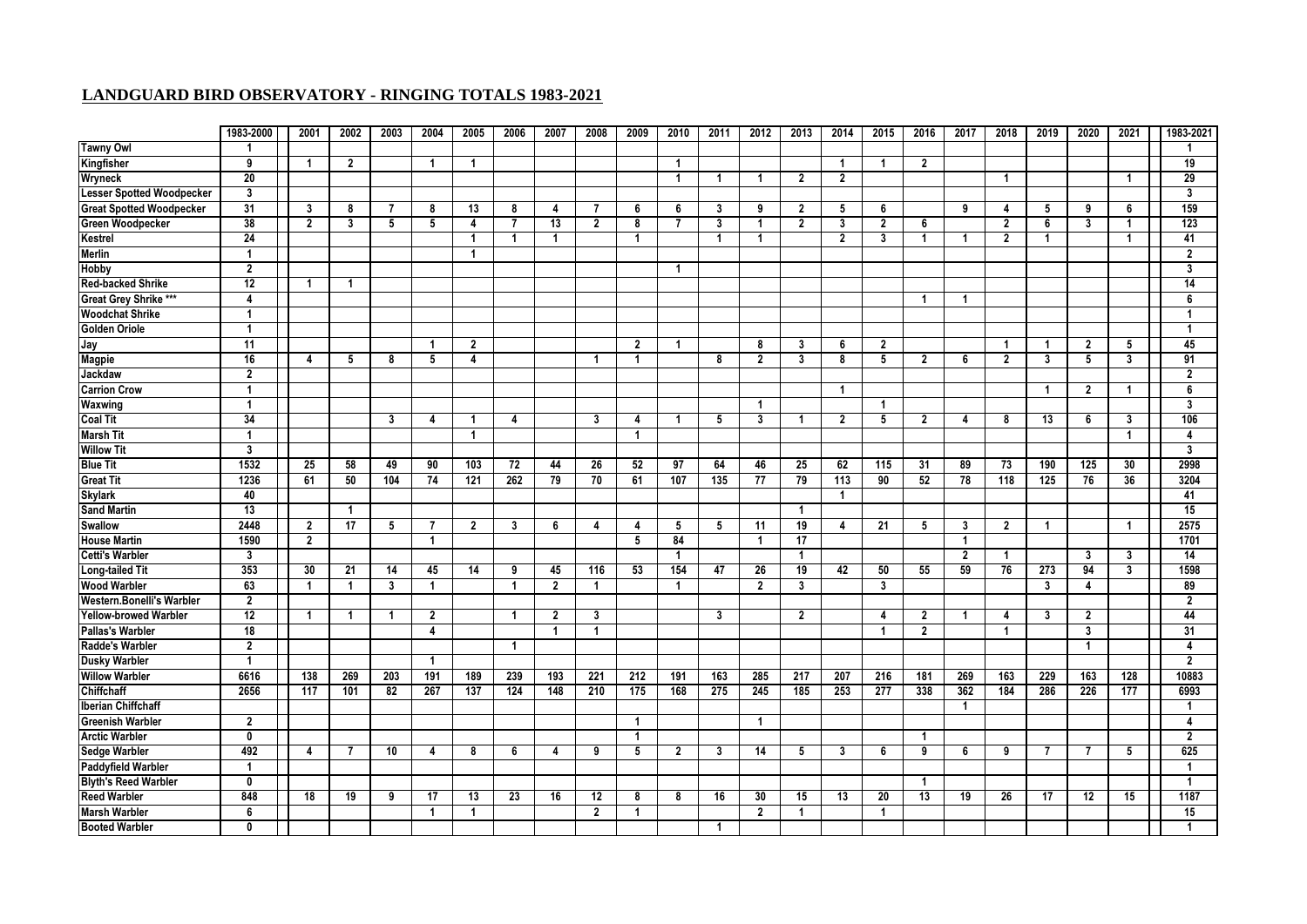|                                  | 1983-2000        | 2001           | 2002           | 2003           | 2004           | 2005                    | 2006                    | 2007           | 2008            | 2009           | 2010                     | 2011           | 2012           | 2013           | 2014             | 2015                    | 2016           | 2017           | 2018           | 2019           | 2020           | 2021         | 1983-2021      |
|----------------------------------|------------------|----------------|----------------|----------------|----------------|-------------------------|-------------------------|----------------|-----------------|----------------|--------------------------|----------------|----------------|----------------|------------------|-------------------------|----------------|----------------|----------------|----------------|----------------|--------------|----------------|
| Melodious Warbler                | 5                | -1             |                |                |                |                         |                         |                |                 |                |                          |                |                |                |                  |                         |                |                |                |                | 1              |              |                |
| <b>Icterine Warbler</b>          | 25               |                |                |                |                |                         |                         | $\overline{2}$ | -1              |                |                          |                |                | $\overline{1}$ |                  |                         | $\overline{2}$ |                |                |                |                |              | 32             |
| <b>Lanceolated Warbler</b>       | $\overline{1}$   |                |                |                |                |                         |                         |                |                 |                |                          |                |                |                |                  |                         |                |                |                |                |                |              |                |
| <b>Grasshopper Warbler</b>       | 13               | $\mathbf{1}$   | $\overline{2}$ |                | $\overline{1}$ |                         |                         |                | -1              | $\overline{1}$ |                          |                |                | $\overline{1}$ | $\overline{2}$   |                         | $\overline{1}$ |                |                |                | 1              |              | 24             |
| <b>Blackcap</b>                  | 3201             | 173            | 84             | 66             | 200            | 132                     | 120                     | 97             | 98              | 65             | 140                      | 212            | 267            | 204            | 186              | 259                     | 297            | 206            | 264            | 315            | 243            | 166          | 6995           |
| <b>Garden Warbler</b>            | 1170             | 24             | 22             | 12             | 19             | 17                      | 11                      | 17             | 15              | 14             | 18                       | 10             | 22             | 9              | 13               | 16                      | 11             | 10             | 5              | $\overline{4}$ | 9              | 6            | 1454           |
| <b>Barred Warbler</b>            | 9                |                |                |                | 1              |                         |                         |                |                 |                |                          |                |                |                |                  |                         |                | $\overline{2}$ |                |                |                |              | 12             |
| <b>Lesser Whitethroat</b>        | 944              | 22             | 51             | 41             | 55             | 29                      | 39                      | 38             | 41              | 13             | 33                       | 39             | 27             | 21             | 51               | 34                      | 35             | 41             | 29             | 50             | 41             | 41           | 1715           |
| <b>Sardinian Warbler</b>         | -1               |                |                |                |                |                         |                         |                |                 |                |                          |                |                |                |                  |                         |                |                |                |                |                |              |                |
| <b>Western Subalpine Warbler</b> | $\overline{2}$   |                |                |                |                |                         |                         |                | $\overline{1}$  |                |                          |                |                |                |                  |                         |                |                |                |                |                |              | 3              |
| Eastern Subalpine Warbler        | $\overline{4}$   |                |                |                |                |                         |                         |                |                 |                |                          |                |                |                |                  |                         |                |                |                |                |                |              | 4              |
| Whitethroat                      | 1547             | 84             | 109            | 42             | 148            | 71                      | 84                      | 74             | 55              | 40             | 53                       | 64             | 133            | 65             | 98               | 69                      | 46             | 77             | 50             | 61             | 42             | 38           | 3050           |
| <b>Spectacled Warbler</b>        | $\overline{1}$   |                |                |                |                |                         |                         |                |                 |                |                          |                |                |                |                  |                         |                |                |                |                |                |              | -1             |
| <b>Dartford Warbler</b>          | $\overline{1}$   |                |                |                |                |                         |                         |                |                 |                |                          |                |                | $\overline{1}$ |                  |                         |                |                |                |                |                |              | $\overline{2}$ |
| <b>Firecrest</b>                 | 381              | 21             | 30             | 30             | 29             | 16                      | 22                      | 22             | 39              | 15             | 25                       | 12             | 19             | 30             | 11               | 29                      | 38             | 9              | 30             | 33             | 30             | 6            | 877            |
| Goldcrest                        | 3772             | 233            | 64             | 99             | 353            | 402                     | 29                      | 114            | 350             | 33             | 224                      | 67             | 134            | 40             | 82               | 785                     | 202            | 97             | 271            | 213            | 191            | 25           | 7780           |
| Wren                             | 1292             | 70             | 77             | 74             | 53             | 62                      | 31                      | 63             | 69              | 52             | 51                       | 58             | 61             | 46             | 88               | 103                     | 108            | 65             | 71             | 83             | 50             | 56           | 2683           |
| <b>Nuthatch</b>                  | 0                |                |                |                |                |                         | $\overline{\mathbf{1}}$ |                |                 |                |                          |                |                |                | 1                |                         |                |                |                |                |                |              | $\overline{2}$ |
| Treecreeper                      | $\boldsymbol{4}$ |                |                |                | 1              |                         | $\overline{1}$          | -1             |                 | $\overline{2}$ | $\overline{\phantom{a}}$ | $\mathbf{2}$   |                |                |                  |                         | 3              | 1              |                |                |                |              | 18             |
| Short-toed Treecreeper           | $\mathbf{0}$     |                |                |                |                |                         |                         |                |                 |                |                          | -1             |                |                |                  |                         |                |                |                |                |                |              |                |
| <b>Starling</b>                  | 14425            | 599            | 355            | 229            | 483            | 258                     | 318                     | 155            | 151             | 101            | 25                       | 32             | 84             | 46             | 92               | 276                     | 13             | 92             | 59             | 423            | 33             | 59           | 18308          |
| <b>Song Thrush</b>               | 4301             | 187            | 147            | 81             | 123            | 218                     | 126                     | 167            | 150             | 107            | 165                      | 133            | 175            | 151            | 140              | 68                      | 137            | 71             | 136            | 115            | 63             | 77           | 7038           |
| <b>Mistle Thrush</b>             | 18               |                |                |                | $\mathbf{2}$   | -1                      | $\overline{1}$          |                | $\mathbf 1$     | $\overline{1}$ | -1                       |                | $\mathbf 1$    |                |                  |                         |                |                |                |                |                |              | 26             |
| Redwing                          | 1253             | 28             | 28             | 58             | 64             | 84                      | 34                      | 56             | 56              | 27             | 27                       | 29             | 34             | 31             | 13               | 36                      | 65             | 98             | 95             | 47             | 68             | 21           | 2252           |
| <b>Blackbird</b>                 | 11705            | 607            | 589            | 276            | 498            | 749                     | 597                     | 565            | 379             | 319            | 493                      | 590            | 782            | 321            | $\overline{237}$ | 262                     | 379            | 582            | 376            | 247            | 244            | 282          | 21079          |
| Fieldfare                        | 172              | 3              | 8              | $\overline{2}$ | 9              | 5                       | $\mathbf{1}$            | 4              | 5               | $\mathbf{1}$   | 8                        | 8              | $\overline{2}$ |                |                  | -1                      | 4              | 8              | 12             |                | 9              | 3            | 265            |
| <b>Ring Ouzel</b>                | 106              | $\overline{1}$ | $\overline{1}$ |                | 5              | $\overline{7}$          | $\overline{1}$          |                |                 | $\overline{1}$ | $\mathbf{1}$             |                | 9              | 3              | 4                |                         | $\overline{4}$ | $\mathbf{1}$   |                | 5              | $\overline{2}$ |              | 151            |
| <b>Spotted Flycatcher</b>        | 734              | 31             | 8              | 15             | 13             | 9                       | 16                      | 22             | 30              | 9              | 14                       | 11             | 30             | 8              | 14               | 13                      | 8              | 10             | 11             | 6              | 11             | 10           | 1033           |
| Robin                            | 4911             | 436            | 204            | 131            | 212            | 263                     | 212                     | 251            | 352             | 184            | 266                      | 283            | 344            | 256            | 289              | 224                     | 316            | 171            | 148            | 404            | 227            | 141          | 10225          |
| <b>Bluethroat</b>                | 6                | $\overline{1}$ |                |                |                | -1                      |                         |                |                 |                |                          |                |                |                |                  |                         |                |                | $\overline{1}$ |                |                |              | 9              |
| Thrush Nightingale               | $\overline{2}$   |                |                |                |                |                         |                         |                |                 |                |                          |                |                |                |                  |                         |                |                |                |                |                |              | $\overline{2}$ |
| <b>Nightingale</b>               | 85               | 3              | $\overline{2}$ | 5              | 3              | 3                       | $\mathbf 1$             | 1              | 5               | $\mathbf{1}$   | 3                        | $\mathbf{2}$   | $\overline{2}$ | 3              | 3                | 5                       | -1             | 1              | -1             | 4              | 5              | $\mathbf{2}$ | 141            |
| <b>Red-flanked Bluetail</b>      | -1               |                |                |                |                |                         |                         |                |                 |                |                          | -1             |                |                |                  |                         |                |                |                | -1             |                |              | 3              |
| <b>Red-breasted Flycatcher</b>   | 8                |                | -1             |                |                | -1                      |                         |                |                 |                |                          |                |                |                | -1               |                         |                |                |                | -1             | 1              |              | 13             |
| <b>Pied Flycatcher</b>           | 540              | 9              | 21             | 12             | 14             | 22                      | 5                       | 21             | 12              | 16             | 9                        | 5              | 11             | 13             | 17               | 11                      | $\overline{2}$ | 1              | 17             | 13             | 32             | 10           | 813            |
| <b>Black Redstart</b>            | 453              | $\overline{7}$ | 5              | 9              | $\overline{7}$ | 13                      | $\overline{2}$          | 4              | 11              | 5              | 8                        | 10             | 7              | $\overline{7}$ | 5                | 4                       | 3              | 4              | 9              | $\overline{2}$ | 4              | 10           | 589            |
| <b>Redstart</b>                  | 646              | 21             | 17             | 17             | 12             | 11                      | 11                      | 14             | $\overline{27}$ | 5              | 20                       | $\overline{7}$ | 14             | $\overline{7}$ | 5                | 16                      | 8              | 6              | $\overline{7}$ | 11             | 15             | 4            | 901            |
| Whinchat                         | 106              | 4              | 6              |                | 1              | -1                      |                         | -1             | 4               |                |                          |                | $\mathbf{1}$   |                |                  |                         | 3              |                | -1             |                | 1              |              | 129            |
| Stonechat                        | 10               | 9              | $\mathbf{1}$   | -1             |                |                         |                         | $\mathbf 1$    | 4               | $\overline{1}$ |                          |                | $\overline{2}$ |                | 1                |                         |                |                | $\mathbf{2}$   |                | 3              |              | 35             |
| <b>Stejneger's Stonechat</b>     | $\mathbf{0}$     |                |                |                |                |                         |                         |                |                 |                |                          |                |                |                |                  |                         | -1             |                |                |                |                |              | -1             |
| Wheatear                         | 548              | 55             | 42             | 4              | 24             | 26                      | 34                      | $\overline{7}$ | 5               | 5              | 5                        | 18             | 134            | 55             | 29               | 28                      | 15             | 42             | 58             |                | 74             |              | 1208           |
| <b>Isabelline Wheatear</b>       | $\mathbf{0}$     | $\overline{1}$ |                |                |                | 1                       |                         |                |                 |                |                          |                |                |                |                  |                         |                |                |                |                |                |              | $\overline{2}$ |
| <b>Desert Wheatear</b>           | 1                |                |                |                |                |                         |                         |                |                 |                |                          |                |                |                |                  |                         |                |                |                |                |                |              |                |
| <b>Pied Wheatear</b>             |                  |                |                |                |                |                         |                         |                |                 |                |                          |                |                |                |                  | $\overline{\mathbf{1}}$ |                |                |                |                |                |              | $\mathbf 1$    |
| <b>Tree Sparrow</b>              | 76               | 5              | 4              | -1             |                | $\overline{\mathbf{2}}$ |                         | -1             |                 | 3              |                          |                |                |                |                  | 3                       | $\overline{2}$ | $\overline{2}$ |                | 5              |                |              | 104            |
| <b>House Sparrow</b>             | 5518             | 249            | 251            | 228            | 390            | 186                     | 50                      | 15             | 5               | 5              | 43                       | 22             | 46             | 15             | 54               | 108                     | 58             | 111            | 131            | 182            | 83             | 81           | 7831           |